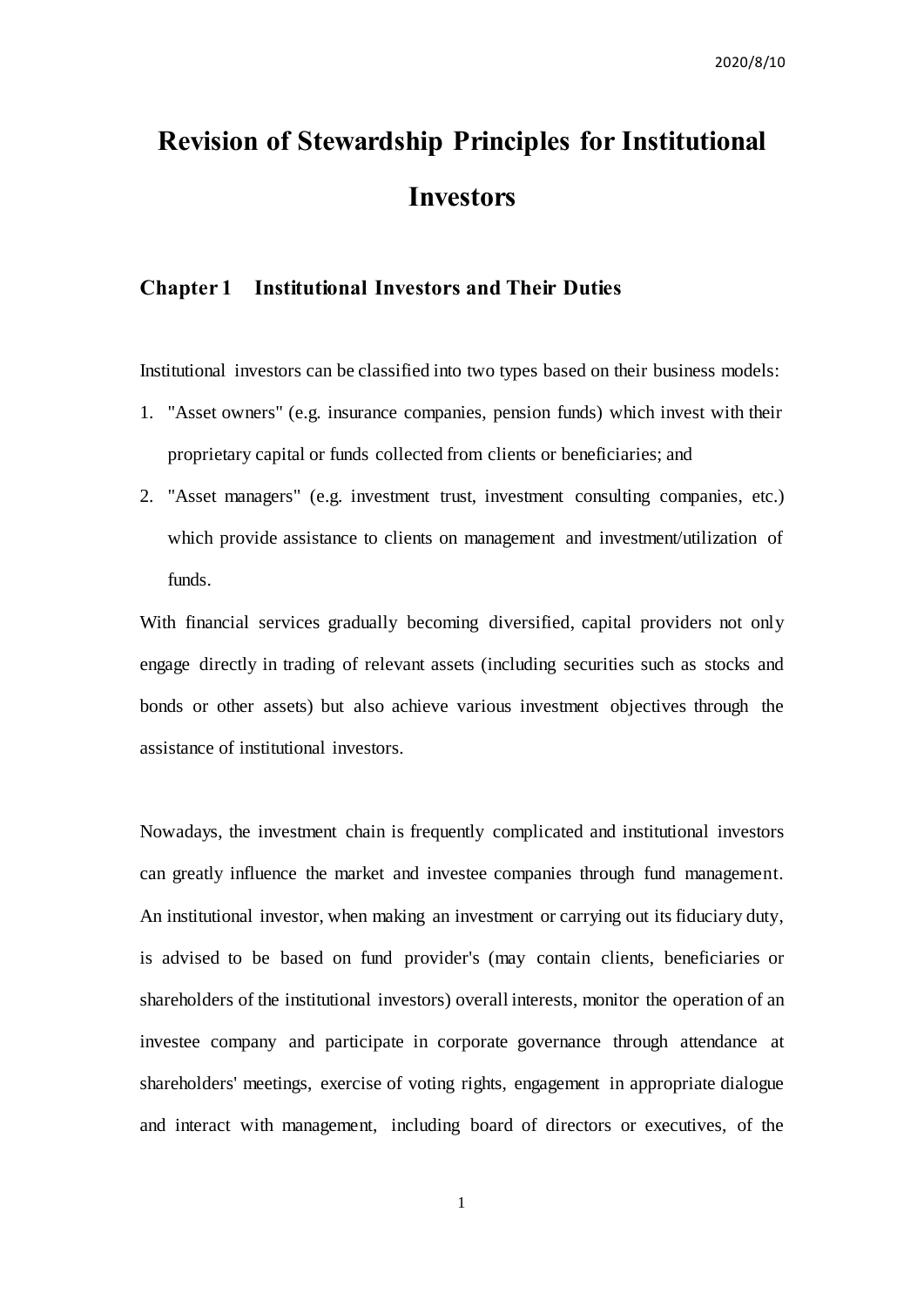investee company. Such is "stewardship" of an institutional investor referred to in these Principles.

Institutional investors may outsource part of their stewardship activities (e.g. to provide voting advice or to cast proxy votes) to other professional service providers (e.g. proxy advisory firms or custodian banks). However, institutional investors shall not be released from their existing stewardship responsibilities to their clients and beneficiaries. The institutional investor must, through effective communications, agreements or monitoring, ensure that service providers act in accordance with their requests, so that the rights and benefits of their clients and beneficiaries are protected.

# **Chapter 2 Objectives of the Principles**

The Principles, through provision of a principle-based framework and guidance, are intended to encourage institutional investors to apply their expertise and influence, and fulfill their duties as asset owners or managers, so as to enhance long-term value for themselves and capital providers. The institutional investors, through monitoring, engaging in dialogue and interacting with investee companies, as well as efforts to enhance investment value, are also able to improve the quality of corporate governance of the investee companies, thus creating an overall positive effect on the development of industry, economy and society.

The Principles encourage institutional investors valuing stewardship to endorse and comply with relevant principles(Please refer to Chapter 3). All institutional investors, that are, asset owners or managers, investing in securities issued by Taiwanese companies (including but not limited to TWSE listed, TPEx listed, emerging or public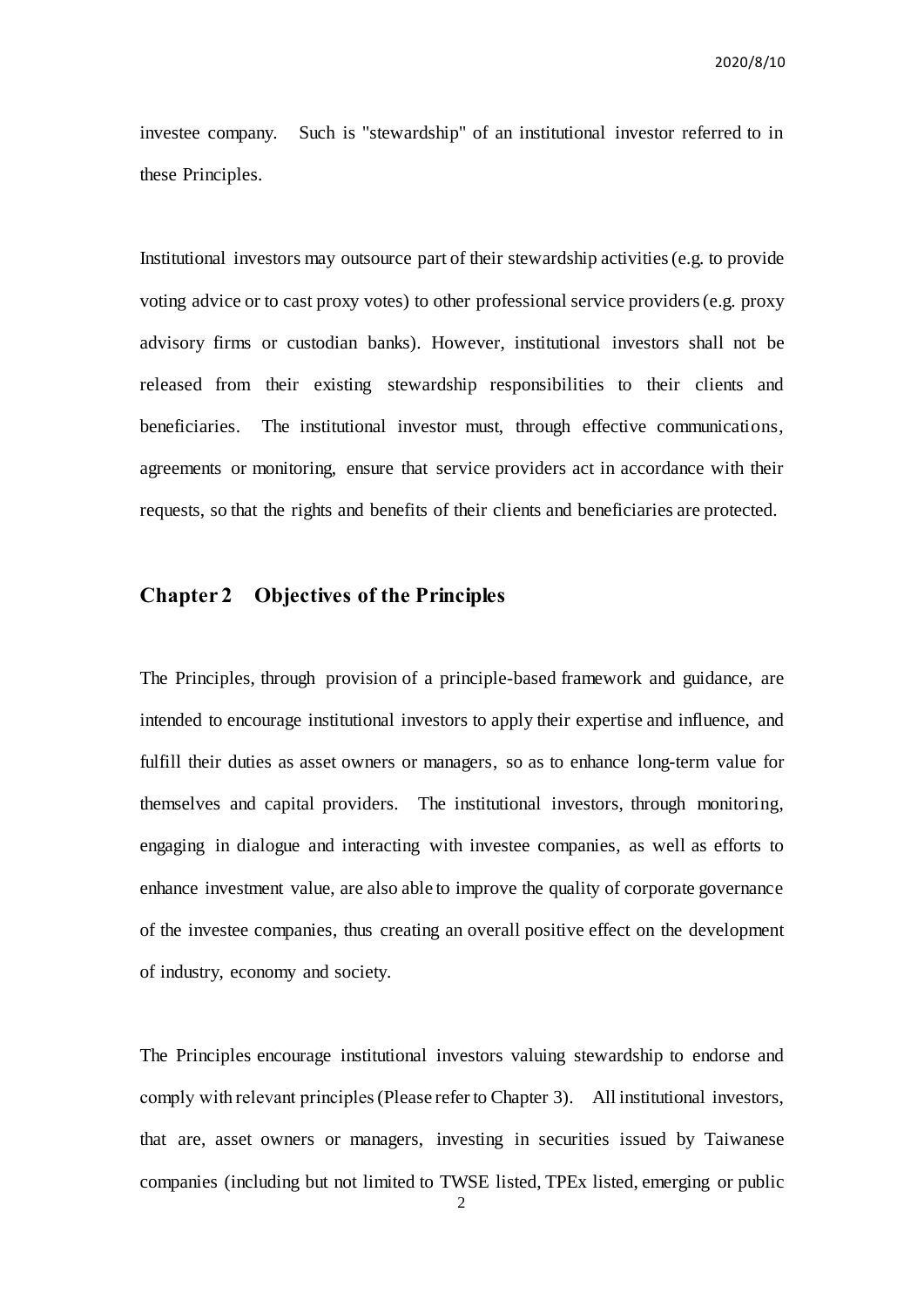companies), regardless of whether they are domestic or foreign, government- or privateowned, are encouraged to be signatories.

## **Chapter 3 Endorsement and "Comply or Explain"**

Institutional investors are encouraged to publicly endorse the Principles to demonstrate their intention to support the Principles. Public endorsement means an institutional investor discloses a statement of how the Principles has been applied (hereinafter the "statement") on its website and a website designated by the Corporate Governance Center, and it becomes a signatory after notifying the Corporate Governance Center of the above. Foreign institutional investors who are signatories of other national or international codes/principles with similar objectives may refer back to their home country reporting or statements and notify the Corporate Governance Center to become a signatory of the Principles.

A statement shall at least include the following:

- 1. A brief introduction of the business of an institutional investor;
- 2. A brief description of the status of compliance with each principle set forth under Chapter 4 herein;
- 3. Letterhead or signature of an institutional investor (the institutional investor may publicly endorse the Principles in the name of its business group or as an individual company);
- 4. Date of announcement (endorsement date) or update.

The institutional investor shall complete a brief description of status of its compliance with each principle mentioned in the preceding paragraph 2 within six months starting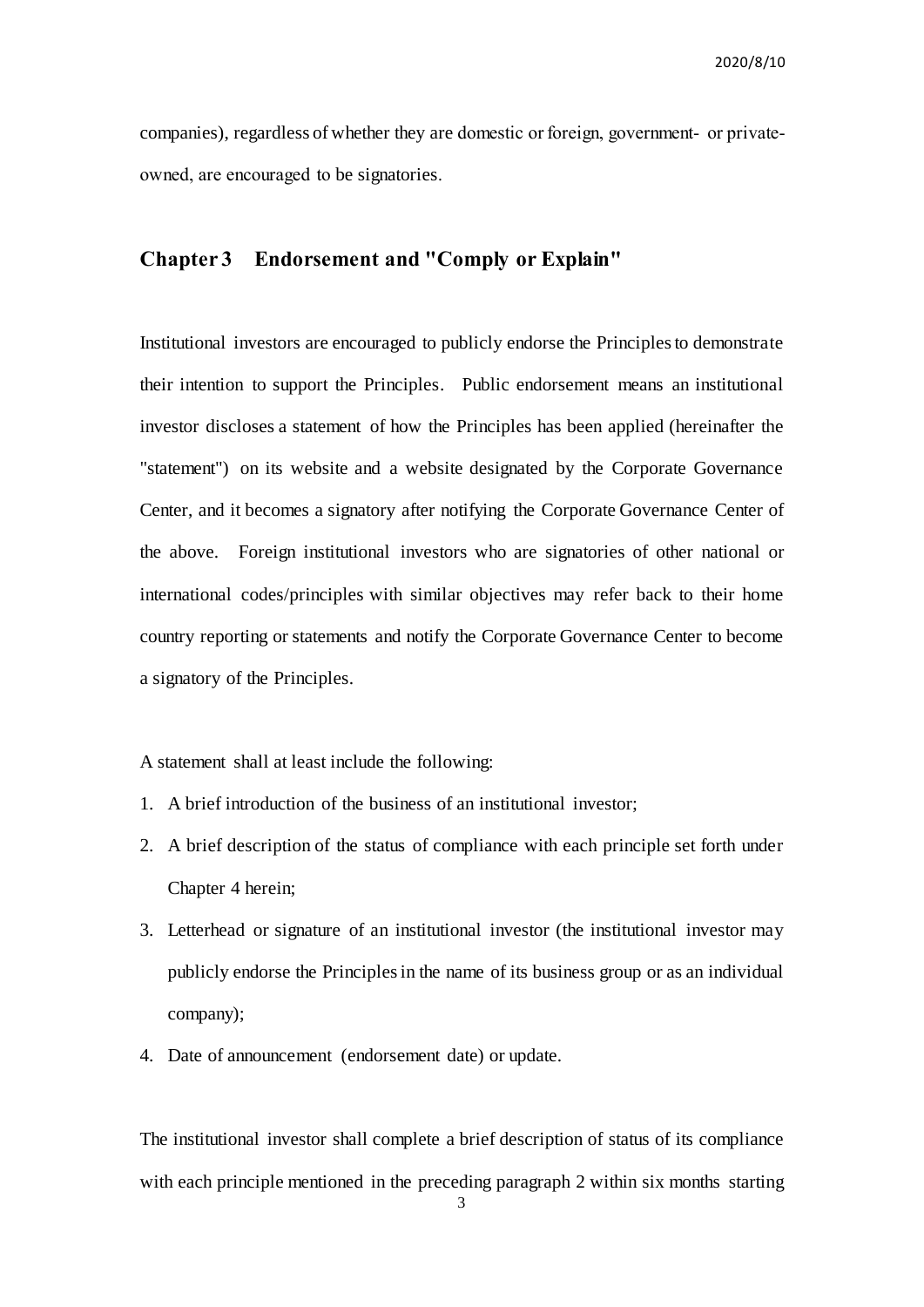from the endorsement date and notify the Corporate Governance Center. Please refer to the Attachment for a sample statement.

A signatory may also disclose information to stakeholders by means of press releases, press conferences or others. The Corporate Governance Center will consolidate a list of signatories, statements, and links to signatories' websites where they disclose information according to the guidelines for compliance with the Principles (refer to Chapter 5) and publish on a website designated by the Corporate Governance Center.

A signatory is advised to update its statement and other information disclosed according to the guidelines for compliance with the Principles depending on its business content and actual status in compliance with the Principles. If an update occurs, the Corporate Governance Center must be notified. The information disclosed by each signatory will form a reference point for future updates or ongoing facilitation of the Principles by the Corporate Governance Center.

Signatories are not required to fully comply with all six principles under Chapter 4 but rather apply a "comply or explain" basis which aims to retain flexibility, so that the Principles may be abided by more institutional investors. If a signatory is unable to comply with certain principles stipulated under Chapter 4, it must provide a reasonable explanation in its statement or incorporate such explanation on its website or reports such as business report or annual report, provided that relevant disclosures must be made in an ethical and transparent manner.

4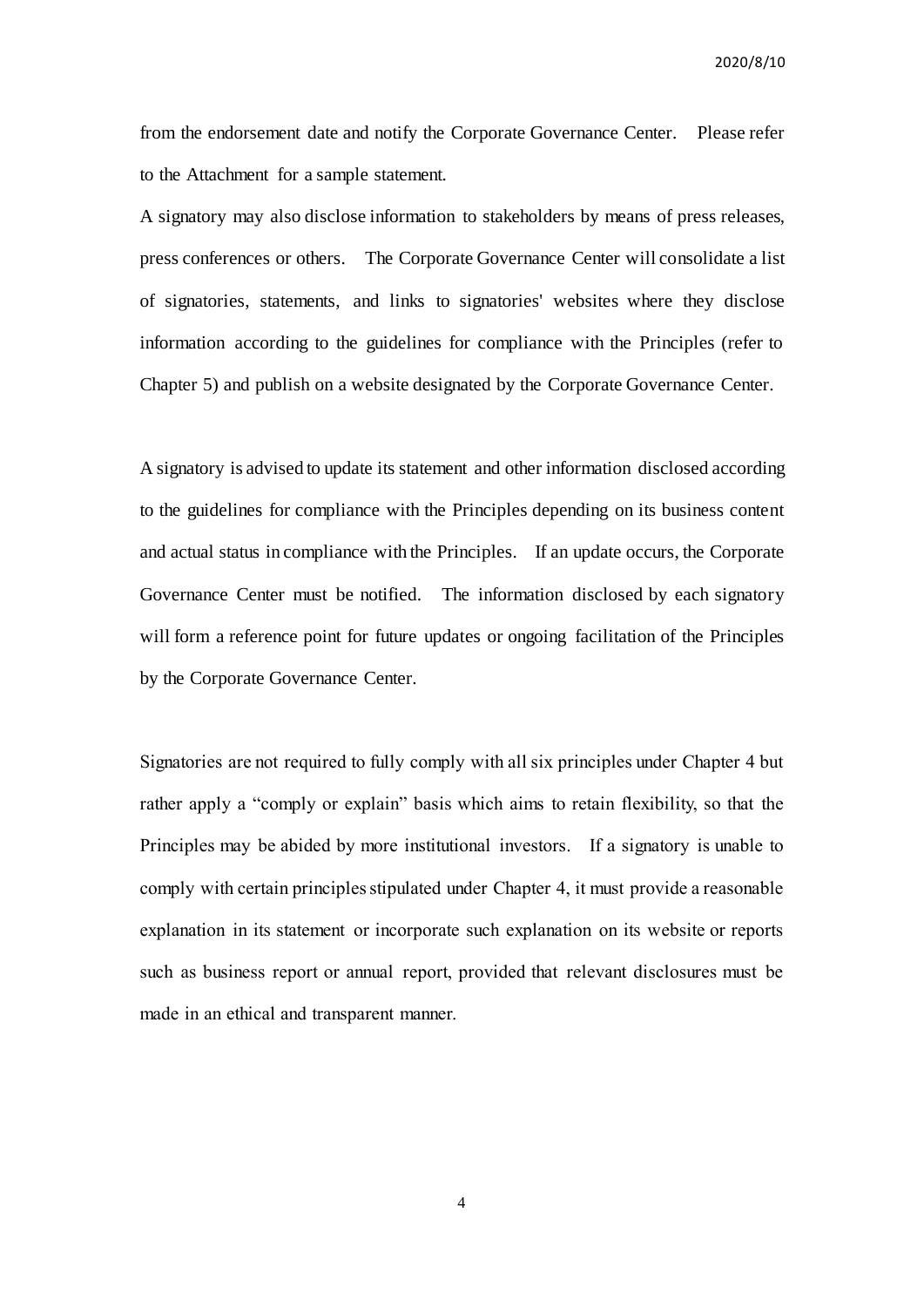|                    | <b>Chapter 4 Stewardship Principles</b>                                                              |
|--------------------|------------------------------------------------------------------------------------------------------|
|                    | <b>Principle 1</b> Establish and disclose stewardship policies                                       |
|                    | <b>Principle 2</b> Establish and disclose policies on managing conflicts of interest                 |
|                    | <b>Principle 3</b> Regularly monitor investee companies                                              |
| <b>Principle 4</b> | Maintain an appropriate dialogue and interaction with investee<br>companies                          |
|                    | <b>Principle 5</b> Establish and disclose clear voting policies and voting results                   |
|                    | <b>Principle 6</b> Periodically disclose the status of fulfilment of stewardship<br>responsibilities |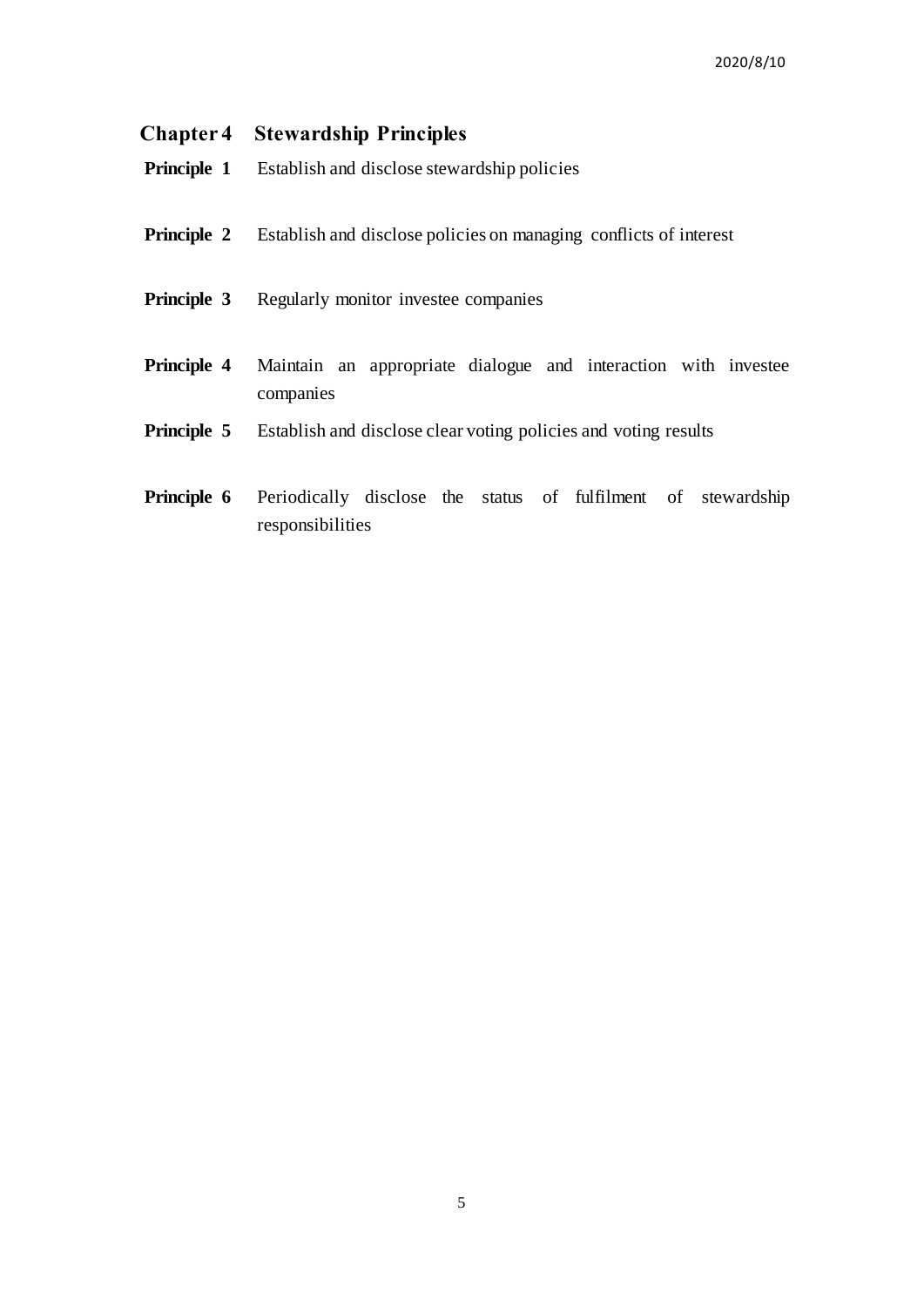# **Chapter 5 Guidelines for Compliance with Principles**

The following guidelines are references for signatories to comply with the six principles set forth under Chapter 4.

#### **Introduction to the guidelines**

#### **"Stewardship" of an institutional investor**

An institutional investor, when making an investment or carrying out its fiduciary duty, is advised to be based on fund providers' (may contain clients, beneficiaries or shareholders of the institutional investors) overall interests, monitor the operation of an investee company and participate in corporate governance through attendance at shareholders' meetings, exercise of voting rights, engagement in appropriate dialogue and interact with management, including board of directors or executives, of the investee company. Such is "stewardship" of an institutional investor.

#### **Take into account the sustainable development of an investee company**

An institutional investor is responsible for its stewardship and advised to consider the risk and performance of an investee company in terms of environment, social and governance, and integrate them into the investment evaluation process and decision making. The constructive communication and interaction with an investee company promotes the sustainable development of an investee company, thereby enhancing the long-term interests of clients and having a positive impact on the society.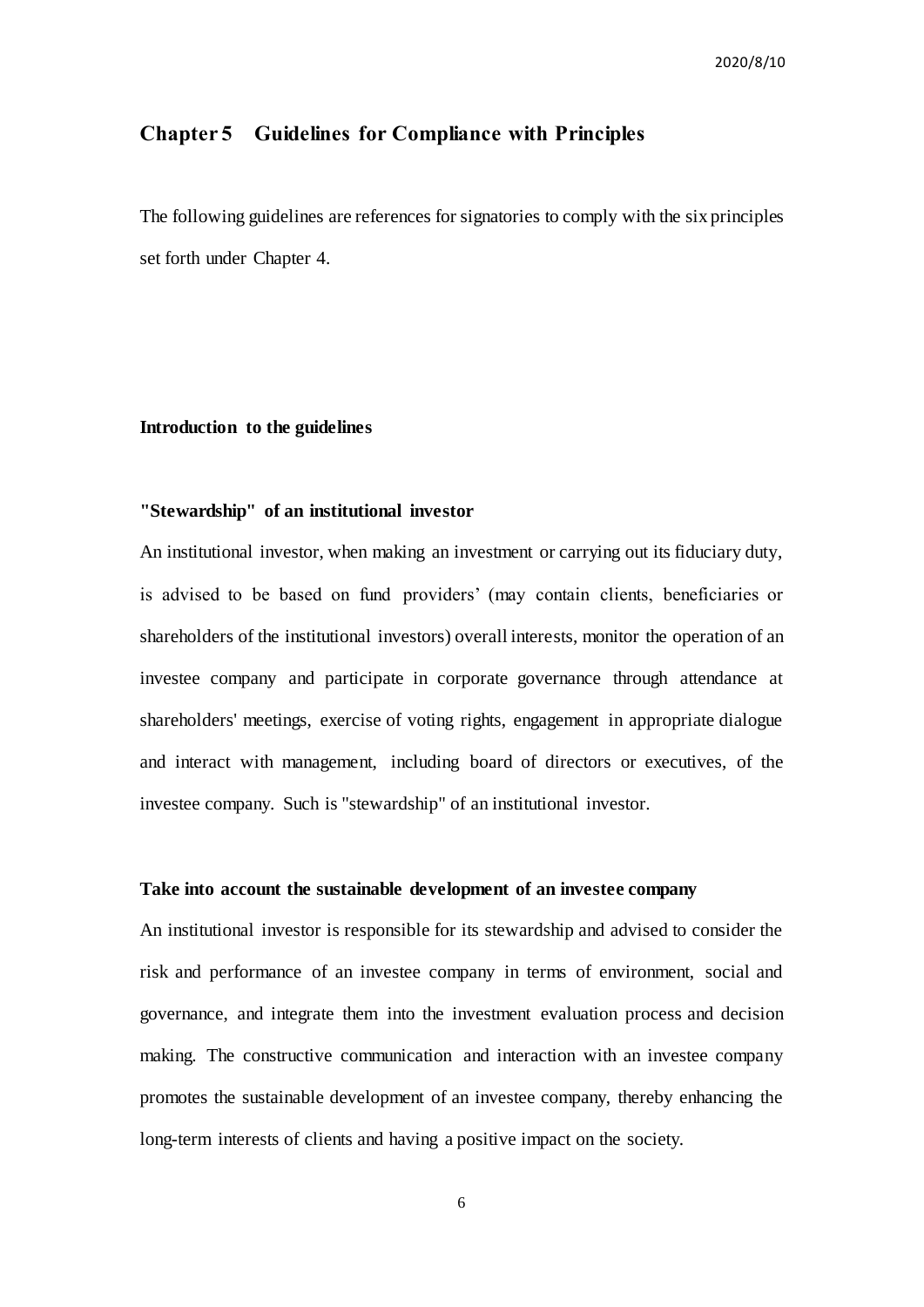#### **Scope of Stewardship**

As the investment scope of an institutional investor expands, the scope of stewardship should be extended by the importance to other asset classes such as bonds, real estate, private equity, alternative investment and other asset classes beyond equities.

#### **Principle 1 Establish and disclose stewardship policies**

#### **Guideline 1-1**

When establishing stewardship policies, an institutional investor is advised to contemplate its role in an investment chain, its nature of business and how to protect rights and benefits of its clients and beneficiaries.

## **Guideline 1-2**

An institutional investor is advised to integrate environmental, social, and corporate governance (ESG) factors into the investment evaluation process to fulfill their stewardship responsibility and create long-term investment value.

## **Guideline 1-3**

Disclosure of stewardship policies is advised to at least include the following:

- 1. A brief introduction of business;
- 2. Duties to clients or beneficiaries;

3. Stewardship activities, e.g. frequency and methods of monitoring investee companies,

interaction with management, participation in shareholders' meetings and voting;

- 4. Status and management measures of outsourcing stewardship activities;
- 5. Manner and frequency of status disclosure of stewardship fulfilment.

7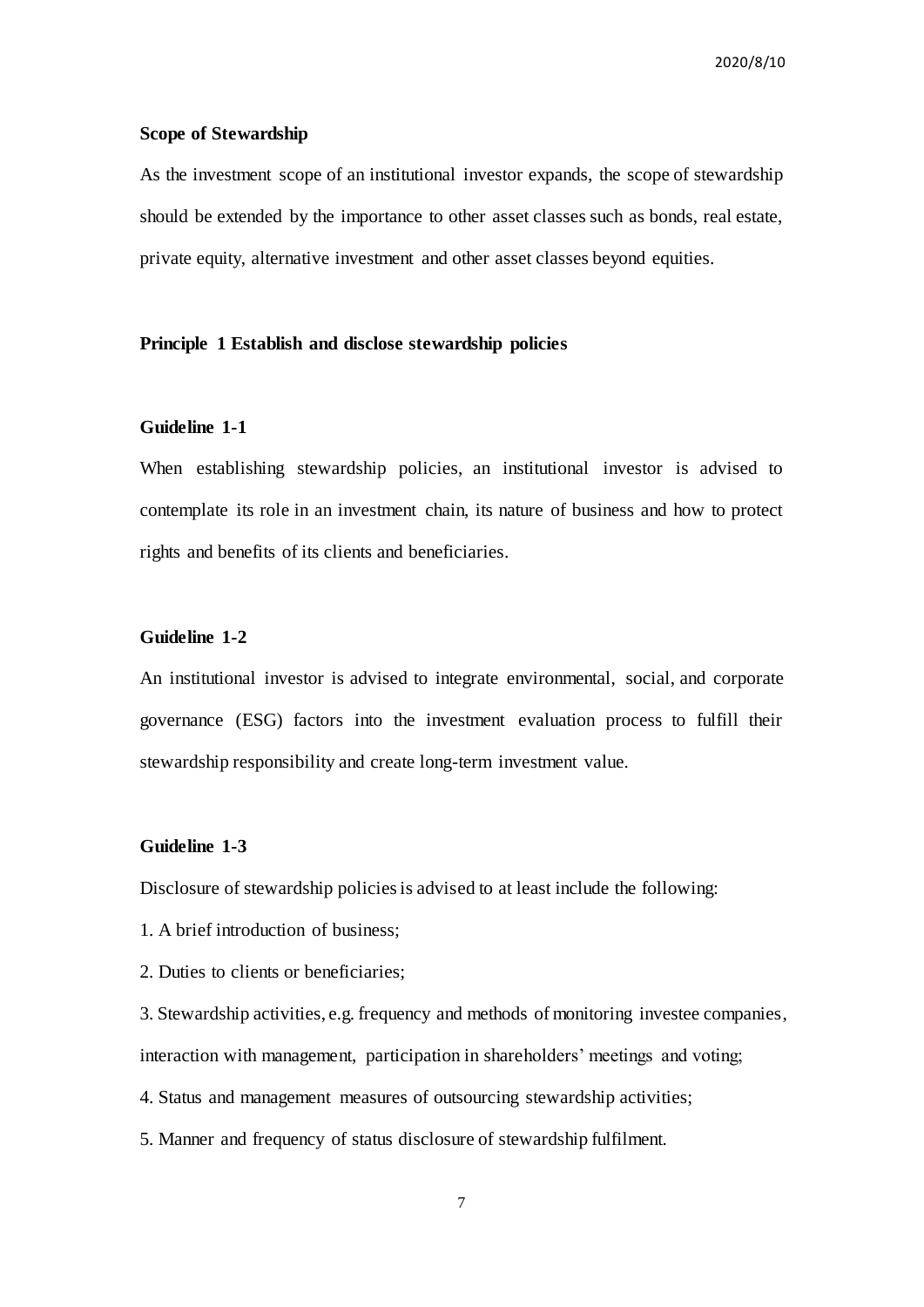#### **Principle 2 Establish and disclose policies on managing conflicts of interest**

## **Guideline 2-1**

A policy on managing conflicts of interest aims to ensure that an institutional investor operates in the interests of its clients or beneficiaries.

# **Guideline 2-2**

A policy on managing conflicts of interest is advised to at least include the following:

- 1. Possible situations of conflicts of interest;
- 2. How conflicts of interest in each situation are managed.

# **Guideline 2-3**

Situations of conflicts of interest may include the following:

1. Where an institutional investor, for its own benefits, makes a decision or carries out an activity to the disadvantage of clients or beneficiaries.

2. Where an institutional investor, for benefits of certain clients or beneficiaries, makes a decision or carries out an activity to the disadvantage of other clients, beneficiaries or stakeholders.

## **Guideline 2-4**

Measures of managing conflicts of interest may include training, delegation of duties, information security, firewalls, control mechanisms regarding detection and monitoring, reasonable remuneration policies, and remedial measures.

# **Guideline 2-5**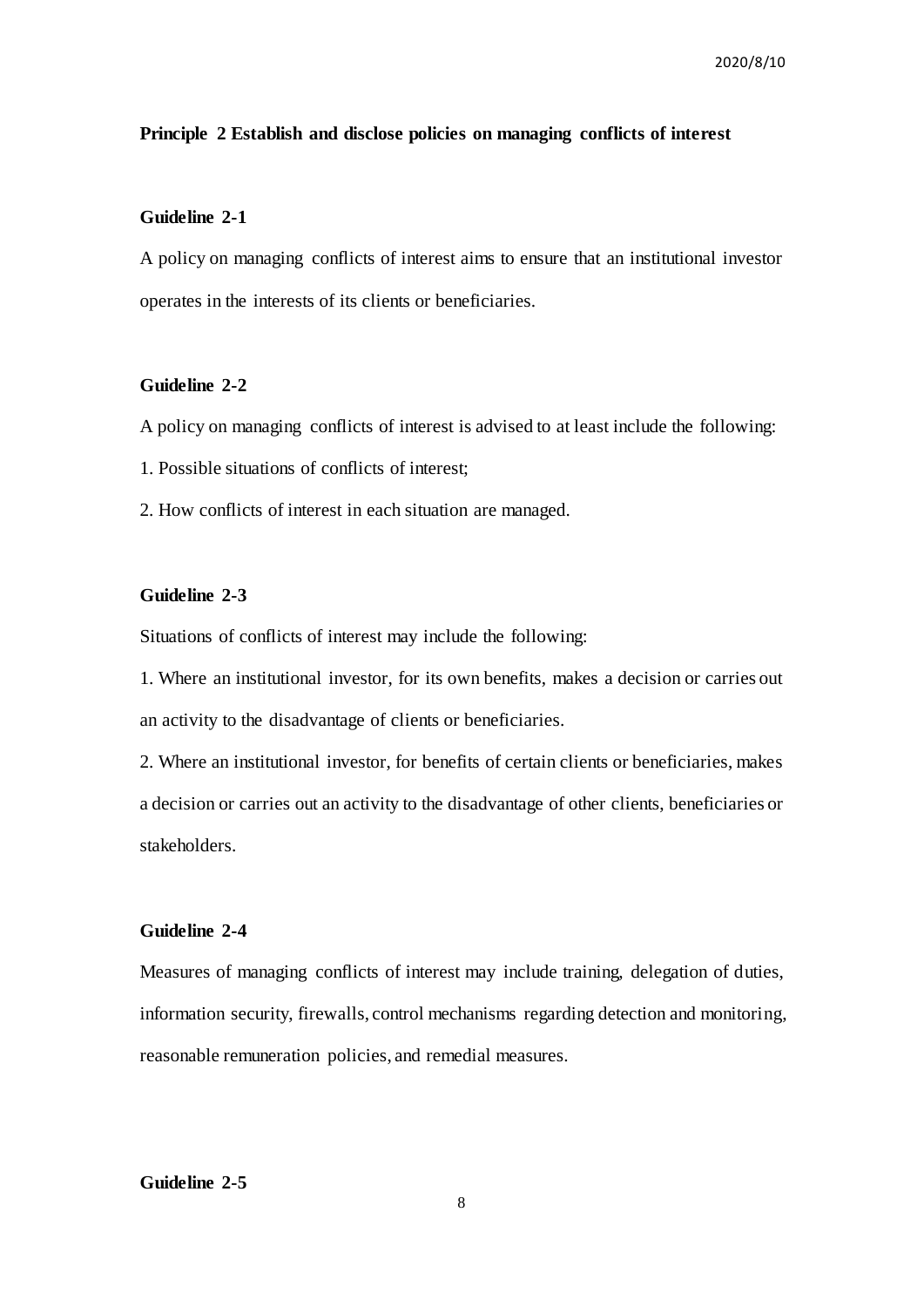An institutional investor is advised to consolidate and explain to clients or beneficiaries, either regularly or when considered necessary, about causes and handling measures for major incidents of conflicts of interest which have taken place.

#### **Principle 3 Regularly monitor investee companies**

#### **Guideline 3-1**

The purpose of monitoring investee companies is such that impacts of relevant information on long-term values of investee companies, clients or beneficiaries may be assessed, so that an institutional investor's manner and time of further dialogue and interaction with the investee companies can be determined. It may also form a reference for future investment decisions.

## **Guideline 3-2**

In determining the content, extent and frequency of monitoring investee companies, an institutional investor is advised to consider its purposes of investment, cost and benefits. Information such as industry profile, opportunities and risks, shareholding structure, operational strategies, business profile, financial position, results of operation, cash flow, stock price, environmental impacts, social issues and corporate governance may be monitored.

#### **Guideline 3-3**

An institutional investor is advised to use environmental, social, and corporate governance (ESG) factors to monitor, analyze, and evaluate the related risks and opportunities of an investee company. An institutional investor is advised to understand

9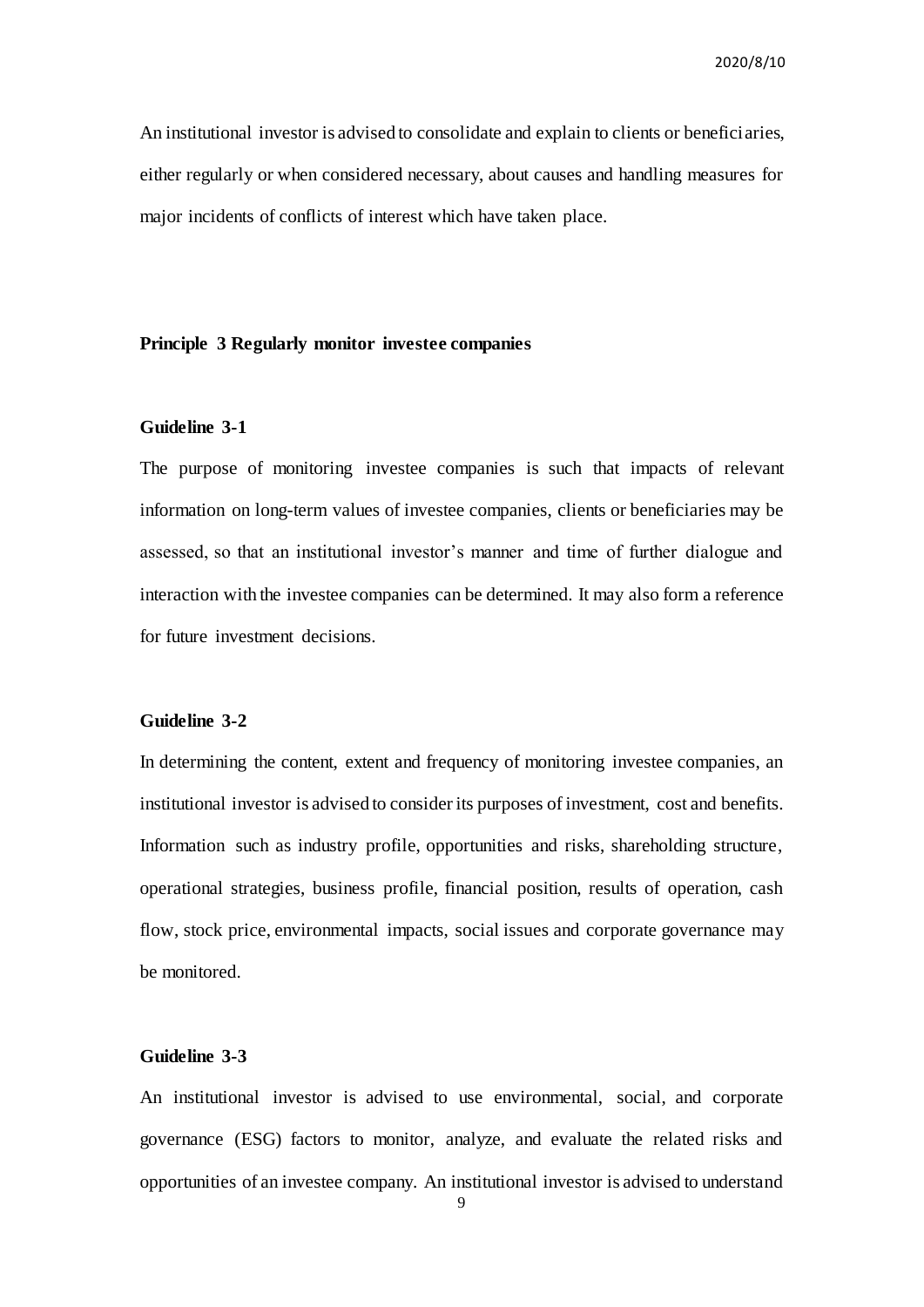the sustainable development strategy of an investee company.

**Principle 4 Maintain an appropriate dialogue and interaction with investee companies** 

# **Guideline 4-1**

The purpose of an institutional investor's dialogue and interaction with investee companies is such that it may better understand the views of management of the investee companies regarding material issues and obtain mutual feedback, so as to strengthen corporate governance.

## **Guideline 4-2**

An institutional investor is advised to determine the manner and time of dialogue and interaction with investee companies by taking its purpose, cost and benefits of the investment and significance of particular issues of concern to it into account. The manners of dialogue and interaction between an institutional investor and its investee company may include the following:

- 1. Written or verbal communications with management;
- 2. Public statements on specific issues;
- 3. Expression of opinions at shareholders' meetings;
- 4. Submitting motions at shareholders' meetings;
- 5. Casting votes at shareholders' meetings.

## **Guideline 4-3**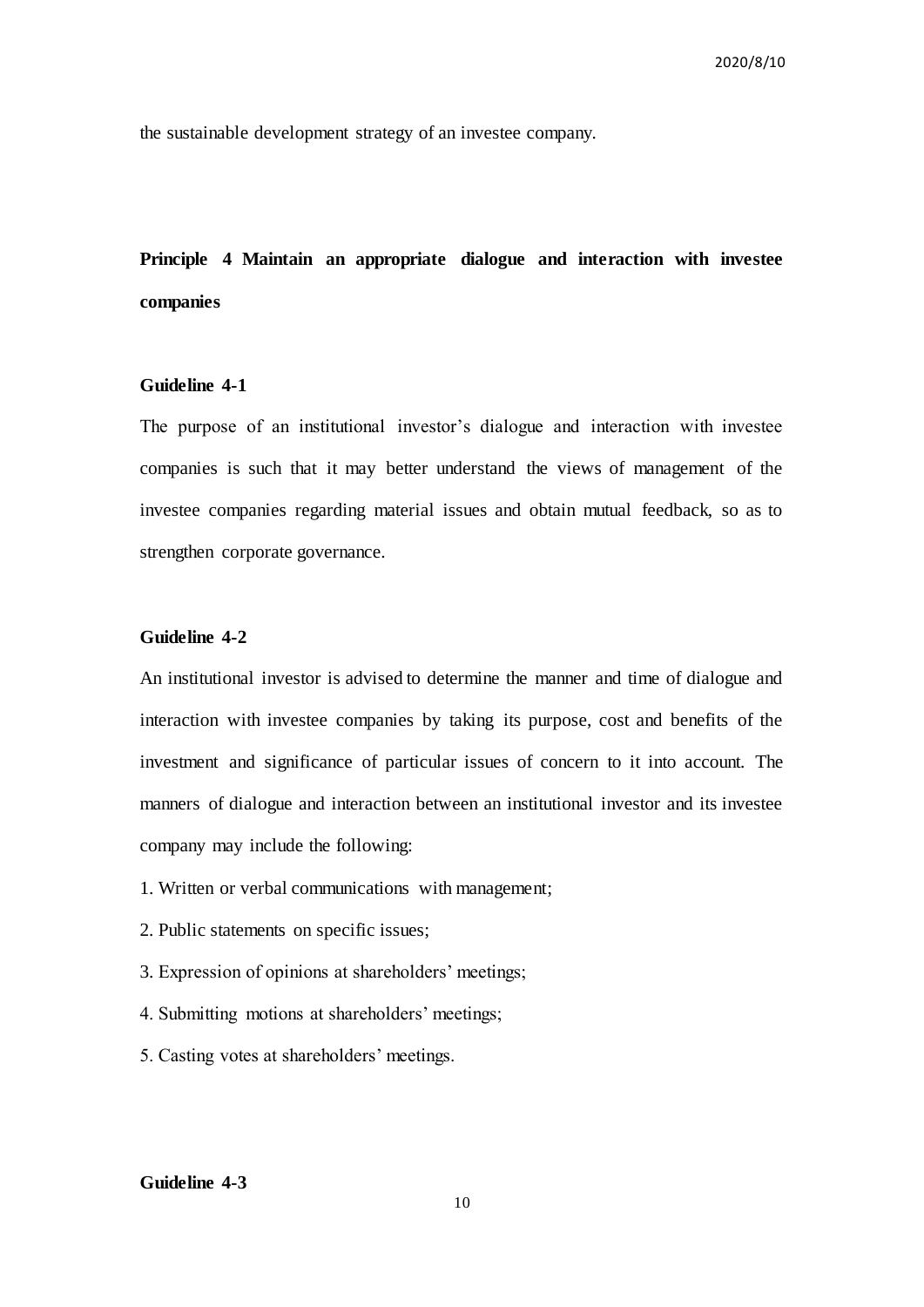Under circumstances where an institutional investor judges it necessary to take action, it may act collectively with other institutional investors, so as to protect the rights and interests of clients or beneficiaries, and for the sustainable development of investee companies. It may also participate in relevant advocacy organizations for specific environmental, social, and corporate governance "ESG" issues, jointly expand and leverage its influence as an institutional investor.

#### **Guideline 4-4**

An institutional investor should pay attention to the engagement, the impact brought to an investee company after negotiation, the formulation plan and concerns for future negotiation, so as to determine subsequent investment decisions.

## **Principle 5 Establish and disclose clear voting policies and voting results**

#### **Guideline 5-1**

The purpose that an institutional investor exercises its voting right is to express opinion on each motion at a shareholder's meeting of investee companies. Specifically, the institutional investor is advised to carefully exercise voting rights of stocks it holds or manages in relation to motions which have significant impacts on rights and benefits of its clients and beneficiaries.

## **Guideline 5-2**

Voting rights shall be exercised based on information obtained from investee companies by taking long-term joint interests of clients, beneficiaries and investee companies into account. An institutional investor shall not always vote in favor of,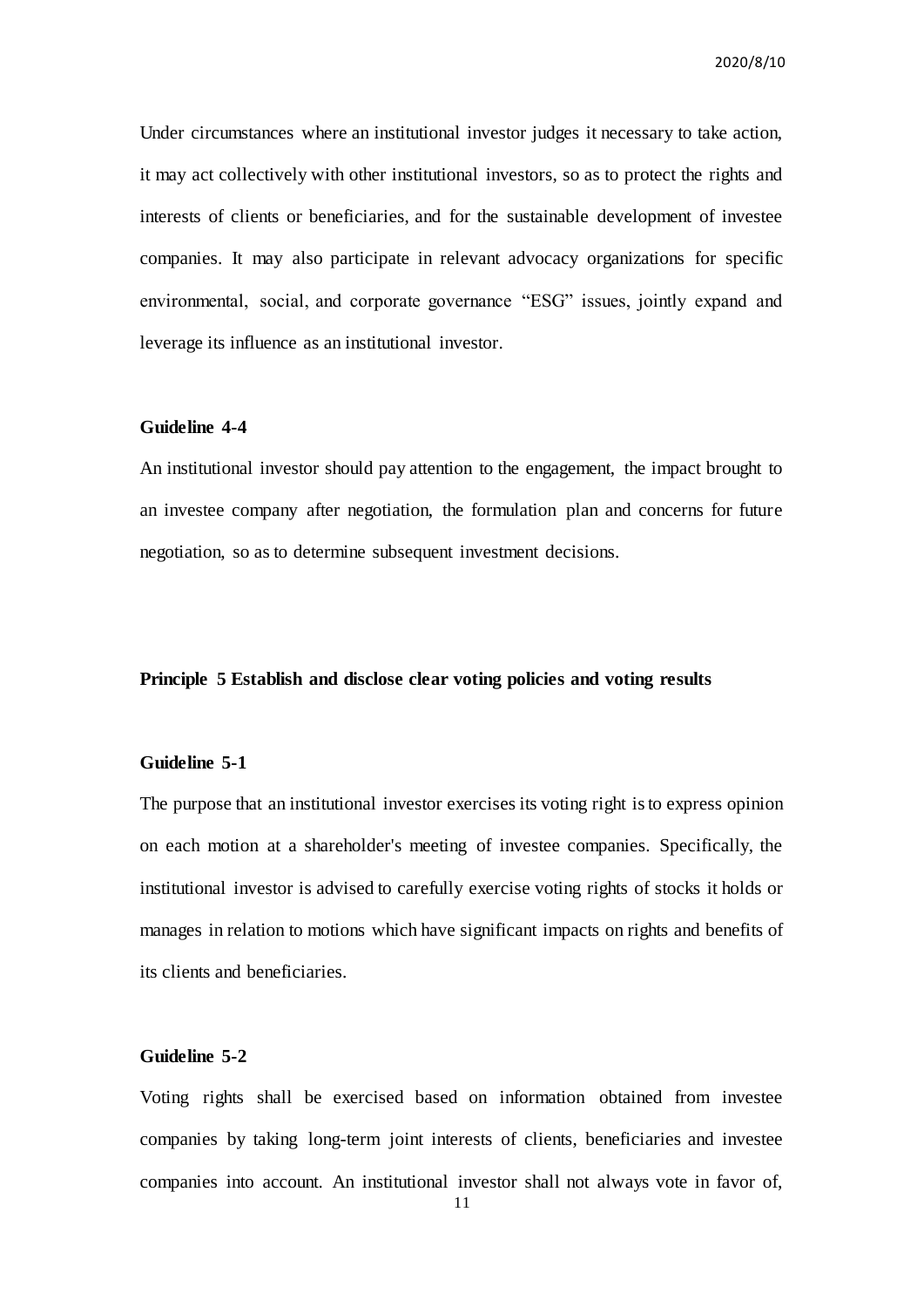against or abstain from motions, but shall judge each motion individually. Voting rights shall be exercised objectively even in the case where a voting recommendation report has been obtained from a proxy advisory firm.

#### **Guideline 5-3**

An institutional investor should establish and disclose voting policies, which may include the following:

1. Threshold for exercising voting rights as determined in contemplation of cost and benefit. For instance, voting rights will only be exercised if shareholding reaches a certain percentage or amount;

2. To the best of an institutional investors' ability, prudently evaluate each motion of a shareholders' meeting before casting votes and communicate in advance with the management of an investee company when necessary;

3. Define types of motions which an institutional investor may support, oppose to or may only deliver its abstention from in principle;

4. A statement that an institutional investor does not necessarily support motions proposed by management;

5. Extent to which an institutional investor obtains and adopts voting recommendation reports made by proxy advisory firms;

#### **Guideline 5-4**

An institutional investor is advised to carefully record and analyze voting rights exercised in accordance with relevant policies, so as to facilitate disclosure of the voting activities, which may be disclosed in aggregate. For instance, votes cast in favor, against or abstaining from various types of motions made by investee companies, and the reason for in favor, against or abstaining of the motion which are considered important.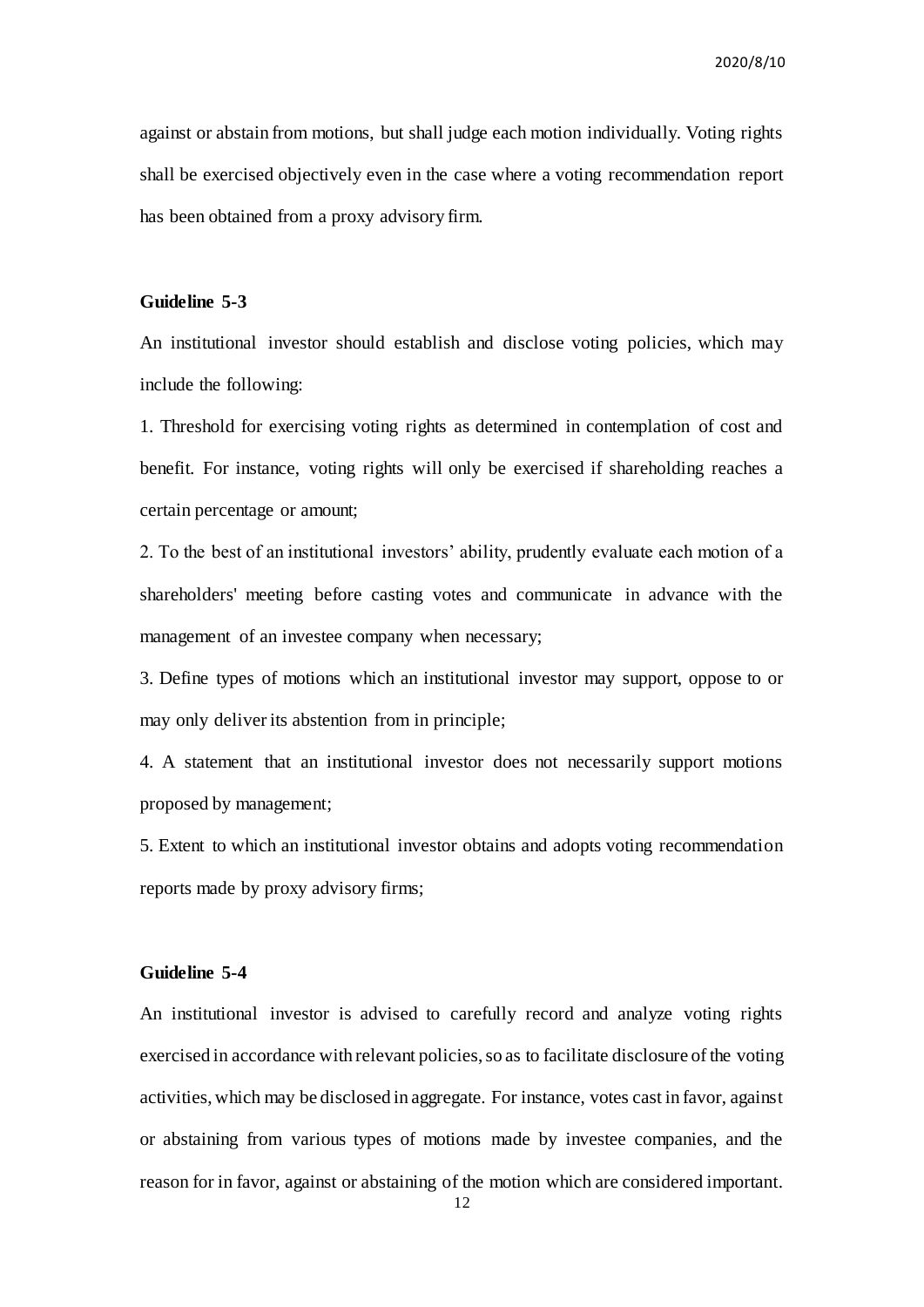**Principle 6 Periodically disclose the status of fulfilment of stewardship responsibilities** 

#### **Guideline 6-1**

An institutional investor is advised to carefully record its stewardship activities to form a basis of assessment and improvement for its stewardship policy, action and disclosure.

#### **Guideline 6-2**

An institutional investor is advised to regularly review its stewardship policies, policies on managing conflicts of interest, voting policies and the status of fulfilment of stewardship responsibilities. An institutional investor is advised to evaluate the effectiveness in conducting stewardship activities.

## **Guideline 6-3**

When regularly disclosing to its clients or beneficiaries a status of its fulfilment of stewardship duty according to agreement with or request of its clients or beneficiaries, an institutional investor may disclose relevant information may be made in written, electronic or any other form which can be easily accessible and readable.

## **Guideline 6-4**

Under a situation where clients and beneficiaries are vast in number or the provision of status of fulfilment of stewardship duty is not specified in an agreement, an institutional investor is advised to publish a stewardship report annually on its website or disclose its stewardship activities in its reports such as the business report and annual report.